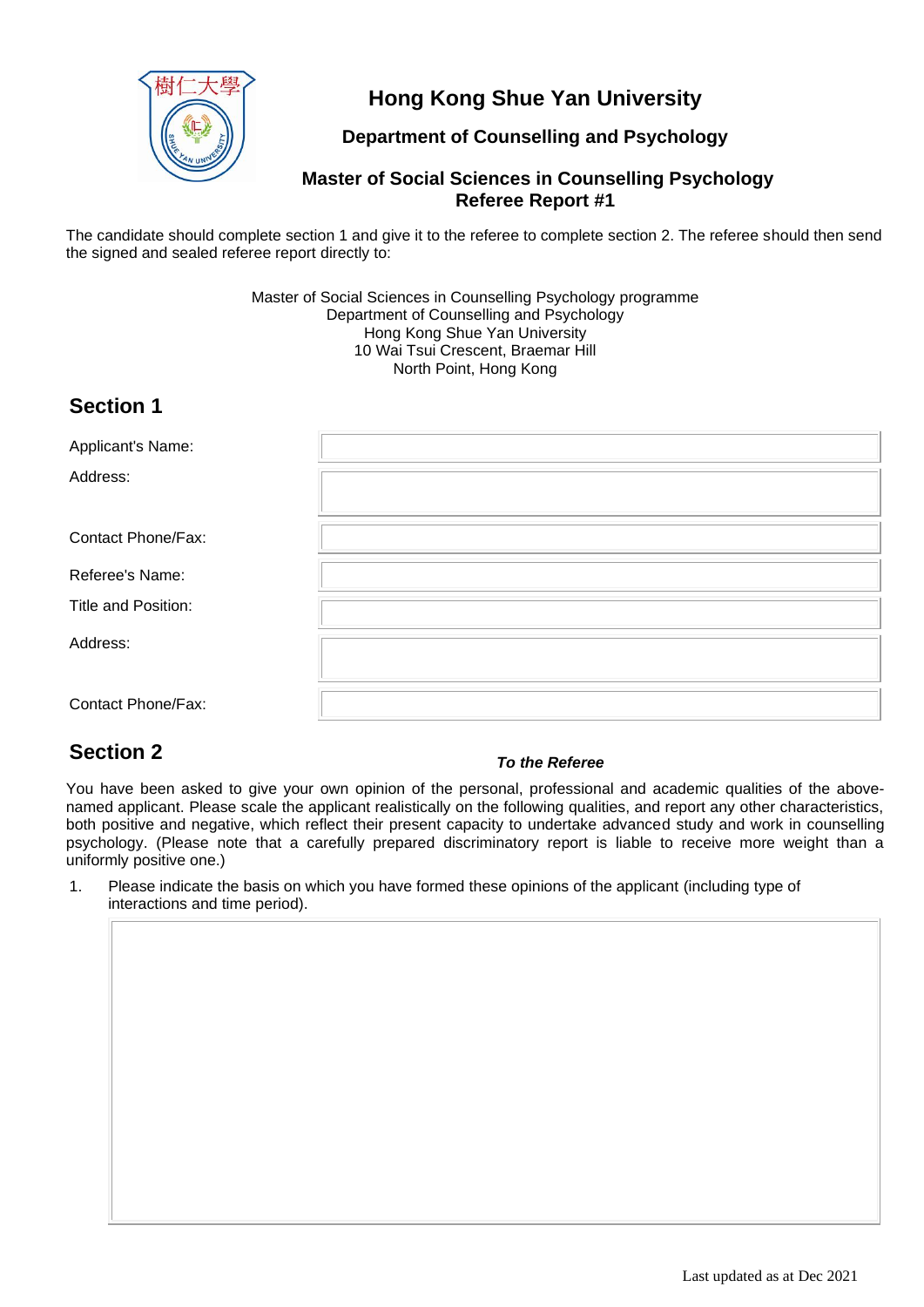2. Please circle the appropriate number. If you do not know enough about their capacity in a particular area, please circle NK. There is an opportunity to qualify any answers below.

|                                                                           | Excellent | Above<br>Average | Average | <b>Below</b><br>Average | Poor | Not<br>Known |
|---------------------------------------------------------------------------|-----------|------------------|---------|-------------------------|------|--------------|
| Complexity and clarity of thought                                         | 5         | 4                | 3       | 2                       | 1    | <b>NK</b>    |
| Ability to express complex ideas in clear, written<br>English             | 5         | 4                | 3       | 2                       | 1    | <b>NK</b>    |
| Fluency and clarity of spoken English                                     | 5         | 4                | 3       | 2                       | 1    | NΚ           |
| Demonstrated openness to others' ideas                                    | 5         | 4                | 3       | 2                       | 1    | <b>NK</b>    |
| Ability to take personal responsibility for good quality<br>relationships | 5         | 4                | 3       | 2                       | 1    | NΚ           |
| Demonstrated commitment to good counselling<br>practice                   | 5         | 4                | 3       | $\overline{2}$          | 1    | <b>NK</b>    |
| Personal maturity                                                         | 5         | 4                | 3       | $\overline{2}$          | 1    | NΚ           |
| Ability to manage high stress                                             | 5         | 4                | 3       | $\overline{2}$          | 1    | NK           |
| Ability to negotiate conflict                                             | 5         | 4                | 3       | 2                       | 1    | NΚ           |
| Ability to deal positively with criticism                                 | 5         | 4                | 3       | 2                       | 1    | NΚ           |
| Realistic self awareness                                                  | 5         | 4                | 3       | $\overline{2}$          | 1    | <b>NK</b>    |
| Ability to show genuine sympathy                                          | 5         | 4                | 3       | $\overline{2}$          | 1    | NΚ           |
| Powers of critical analysis                                               | 5         | 4                | 3       | $\overline{2}$          | 1    | NΚ           |
| Demonstrated initiative and self direction                                | 5         | 4                | 3       | 2                       | 1    | NΚ           |
| Ability to work harmoniously in a team                                    | 5         | 4                | 3       | $\overline{2}$          | 1    | <b>NK</b>    |
| Ethical professional practices                                            | 5         | 4                | 3       | 2                       | 1    | <b>NK</b>    |

3. Please comment on the candidate's personal suitability for counselling psychology and for undertaking this course. (This might include an expansion of the answers above and other strengths and weaknesses.)

Signature: Date: Date: Date: Date: Date: Date: Date: Date: Date: Date: Date: Date: Date: Date: Date: Date: Date: Date: Date: Date: Date: Date: Date: Date: Date: Date: Date: Date: Date: Date: Date: Date: Date: Date: Date: D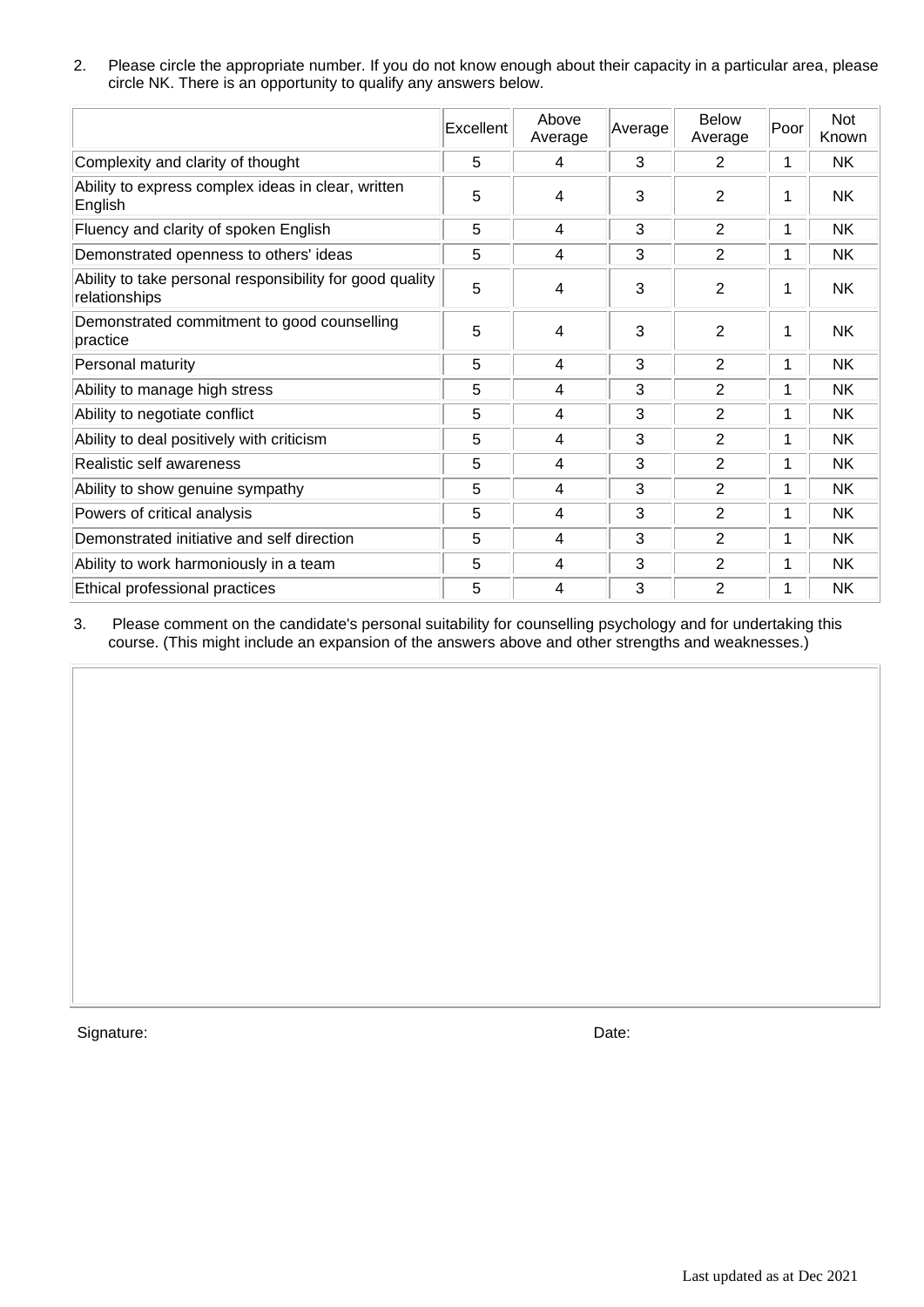

## **Hong Kong Shue Yan University**

### **Department of Counselling and Psychology**

#### **Master of Social Sciences in Counselling Psychology Referee Report #2**

The candidate should complete section 1 and give it to the referee to complete section 2. The referee should then send the signed and sealed referee report directly to:

> Master of Social Sciences in Counselling Psychology programme Department of Counselling and Psychology Hong Kong Shue Yan University 10 Wai Tsui Crescent, Braemar Hill North Point, Hong Kong

## **Section 1**

| Applicant's Name:         |  |
|---------------------------|--|
| Address:                  |  |
|                           |  |
| <b>Contact Phone/Fax:</b> |  |
| Referee's Name:           |  |
| Title and Position:       |  |
| Address:                  |  |
| Contact Phone/Fax:        |  |

# **Section 2** *To the Referee*

You have been asked to give your own opinion of the personal, professional and academic qualities of the abovenamed applicant. Please scale the applicant realistically on the following qualities, and report any other characteristics, both positive and negative, which reflect their present capacity to undertake advanced study and work in counselling psychology. (Please note that a carefully prepared discriminatory report is liable to receive more weight than a uniformly positive one.)

1. Please indicate the basis on which you have formed these opinions of the applicant (including type of interactions and time period).